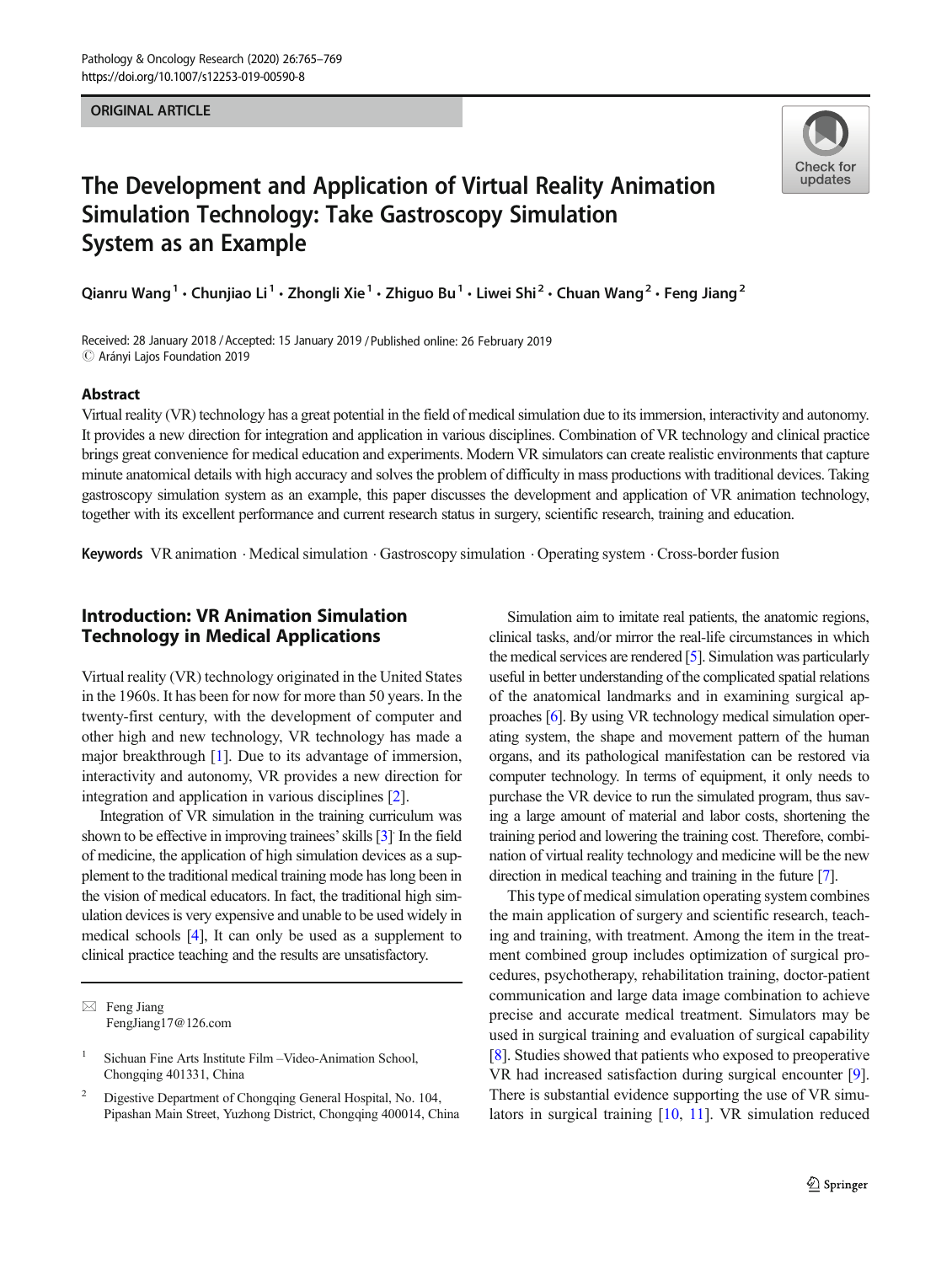operative time and improved the performance of surgical trainees [\[11](#page-4-0)]. Performance metrics produced by the VR simulators have been shown to be strongly correlated with the operating room performance [\[12,](#page-4-0) [13](#page-4-0)]. In this paper we discuss by taking VR gastroscopy simulation operation system as an example.

# The Idea of Creating Gastrocopy Simulation Operation System Based on VR Animation Simulation Technology

Based on VR animation simulation technology, with gastroscopy simulation operating system as the breakthrough point, the application of VR technology in the field of digestive endoscopic treatment is gradually extended.

By applying the hospitals, colleges and universities as the research subjects and 3D animation modeling as the basis, combining with the computer and VR programming, and development of the high performance of external devices as the technology orientation, the importance and difficult point in the integration of VR animation technology and medical practice is captured, and further in-depth follow-up studies on the clinical medicine simulation system is carried out.

Both the high simulation devices which have been put into use and the use of real medical devices faced the problem that the devices are relatively large and expensive [\[14](#page-4-0)], and there is also a big gap with the clinical scene. The main production materials such as polyurethane and silicone are used to simulate the internal structure of the human body, however, due to the limitations in materials, storage conditions, production technology and costs, the texture of the internal walls of the organs and mucus, etc. are unable to be truly restored. Therefore, the technical requirements of the new generation VR medical simulation operating system must be small, easy to carry and at relatively low cost. At present, all countries in the world are actively improving the VR hardware devices. Thus, VR devices are showing a more optimized trend. Modern VR simulators can create realistic environments that capture minute anatomical details with high accuracy [[15](#page-4-0)]. VR gastroscopy simulation operating system via threedimensional software, MAYA, 3DMAX and other high modulus and high-definition mapping techniques restores the whole digestive tract into more realistic pictures and directly saving the cost of materials required for production with the traditional simulation devices. At the same time, it also solves the problem of difficulty in mass productions with traditional devices. The VR medical simulation operating system, through physical virtualization, provides an alternative to the high cost and rare experimental sources for medical education and experiments.

# The Technical Route of Establishing the Digestive Endoscopic Simulation System

# Restoration Design: Real Structure and Dynamic Simulation of Human Stomach Organs

The purpose of medical simulation devices is to solve the problems of shortages in experimental resources and that the medical students or interns are unable to carry out clinical practice individually. VR simulation operating system on the basis of traditional simulation devices can better solve this problem, saving the production costs via combination of hardware devices and software programs. Therefore, the main problem of restoration that needs to be solved is very different from the traditional simulation devices. Its key point lies in tackling the problems in digital reduction technology, that is, the restoration of patients, apparatus and clinical scene in the virtual space. In order to ensure the authenticity of the modeling and animation, in the early stage of development, the participants went to the hospital gastroscopy center to undergo field study and record of the complete surgical process. This is then combined with the photographs, images, data and other information provided by the hospital to undergo restoration of the human body and upper digestive tract.

Considering the fact that the model and animation of the traditional simulation devices combined with the physical use of 3D animation is too simple and indeed crude, the details and true dynamic level of the 3D modeling will be taken into account in the design of VR gastroscopy simulation operating system. Due to the unrestricted materials and production technology, during the virtual reality restoration, deceitness of the visual system can be achieved and a real experience is provided from the virtual. The process of human stomach organs with real dynamic simulation were as follows:

- 1) Information of the gastric related data, photographs and images were provided by the endoscopy center of a large teaching hospital. Related sketches were done by the researchers from the Sichuan Fine Arts Institute. Restoration of the real structure of human oral cavity, esophagus, stomach, duodenum, etc. were achieved via 3D animation technology modeling and simulation
- 2) Drawing of the real maps of the organ wrinkle walls and mucosal texture to achieve the restoration of human organs
- 3) Human organ binding was performed via 3D technology. This was coupled with 3D animation, and according to the law of movement of the human organs, restoration of the real state of motion of the simulated organ was made, such as restoration of the real situation of gastric peristalsis
- 4) The entire process of gastroscopic examination from the oral cavity to the stomach was produced into a full range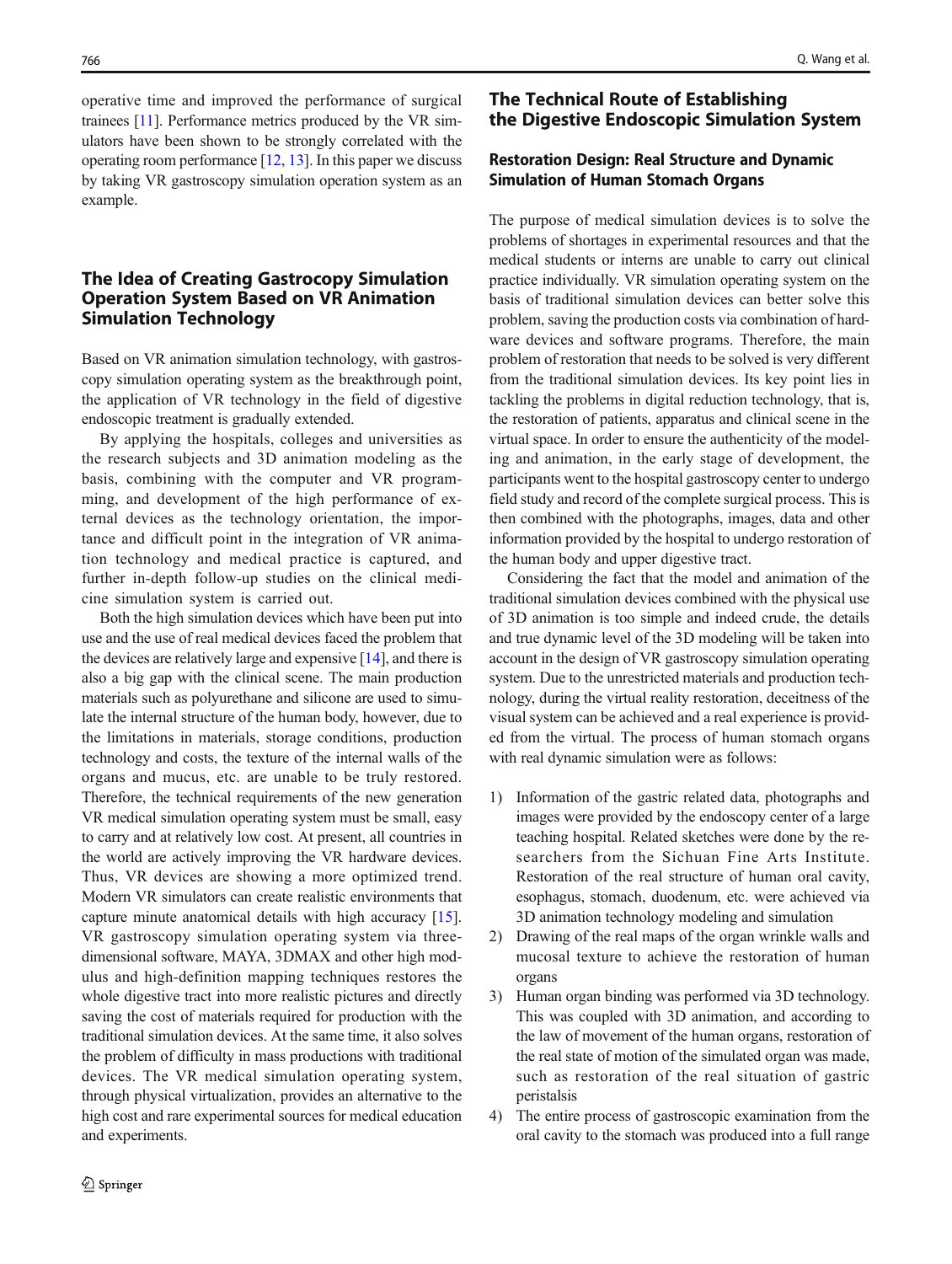of interactive animation. Unity 3D is imported to create a panoramic view, achieving the goal of observing the upper digestive tract at 360 degrees without blind angles.

#### Tracking Design: Walking Virtual Gastroscope

Motion tracking can discriminate between the operators with different experience levels in upper gastrointestinal endoscopy. It also can be used to provide feedback regarding posture and movement during endoscopy [\[16](#page-4-0)]. In the virtual reality technology, the general sense of walking mainly refers to the characters walking in the virtual scene. For the VR gastroscopy simulation operating system, in addition to the user's position and movement of hands, it is also required to locate the mobility of the gastroscope camera after it enters the oral cavity and upper digestive tract [[17\]](#page-4-0). Here, in order to ensure the possible necessities of the operator, the VR simulation operating system has a dual design. The operator can choose to have viewing experience during endoscopic surgery, which is, observation is performed via a monitor by the side after the gastroscope is placed inside the patient's body, or to have an endoscopic view, which is, observation of the internal condition of the upper digestive tract directly via both eyes. The following techniques were used to simulate walking:

#### VR Animation Programming

Various action of the operator was captured via the VR handheld device and laser positioning base station. Determination of various actions was performed via code writing by the programmers. This was combined with gastric animation to execute force feedback coding. A relatively appropriate feedback method was selected within the force feedback system supported by the VR devices [\[18\]](#page-4-0).

Then, the front-end language and panoramic production software were combined. Code was composed for logic implementation and upon completion, was entered into the VR scene for logic tests and constantly improving its content.

#### VR Animation Tracking Technology

The creation of a walking camera was divided into two parts. First was walking of the operator in the virtual clinical scene. This part required tracking the operator's equipment preparation work prior to the endoscopic surgery. The second part was simulation of the endoscopic or surgical instruments from the oral cavity to the stomach via the esophagus, and undergoing 360 degrees to observe the upper digestive tract or whole surgical process, to realize the real operation experience of free walking of the virtual gastroscope in the virtual stomach scene.

### Overall Design: The Real Clinical Operating Experience

Whether it is a traditional medical simulation device or a VR technology simulation device, the ultimate goal is to truly restore the clinical operating experience. For example, the design of the traditional digestive endoscopic surgery simulator focuses on the restoration of the internal structure of the human digestive tract, which is, establishment of a real human body model via a real force feedback to achieve the experience similar to the actual surgical procedure [[19\]](#page-4-0). Such a design concept determines the high cost of traditional simulation devices. If it involves dozens of different cases, the number of virtual patients will also increased accordingly. The VR simulation operating system can include the common pathological features by establishing a pathology database, in which the operator can randomly select cases he wants to study or examine from the database, and this can be repeated without restrictions of time, place and case [\[20](#page-4-0)].

The advantage of the VR simulation system lies in its virtual operation process which can be operated without limit. VR simulators were safe, ethical and repeatable [\[21](#page-4-0)]. Upon completion of the restoration design and tracking design, a bridge between the user and the VR gastroscopy simulation system is needed to be established. After the following three steps, the VR gastroscopy simulation operating system would have a prototype.

#### Immersive Simulation Technology

First, the VR headset device was used to block the user's vision. Then, a virtual upper digestive tract was presented where the user could diagnose the possible diseases in the digestive tract via observation through the eyes. With the aid of laser tracking base station, the handheld sensor tracked the user's behavior, while the simulated gastroscopy checked the action, realizing the immersive experience of gastroscopy simulation operation. Immersive experience could replace the operator's physical operation with virtual operation in the VR system, giving the operator a real visual and auditory perception.

Realistic sense of immersion is a key element in the design of a VR system [\[22](#page-4-0)]. The current VR devices are more likely to cause discomfort to users at use. This is due to, the interaction between human and virtual environments appears to be contrary to the state of reality [\[23](#page-4-0)]. For non hardware devices, improvement can be done by in-depth study on the principle of retinal imaging, that is, distinguishing the nuances between the left and right eye images, improving the screen effects in animation production and increase the number of original animation frames, making the picture fine and real with smoother animation effect, so as to achieve the purpose of reducing the operator's sense of vertigo. In addition, according to the solution proposed by Professor Steven K. Feiner from Columbia University, the visual field of the head can be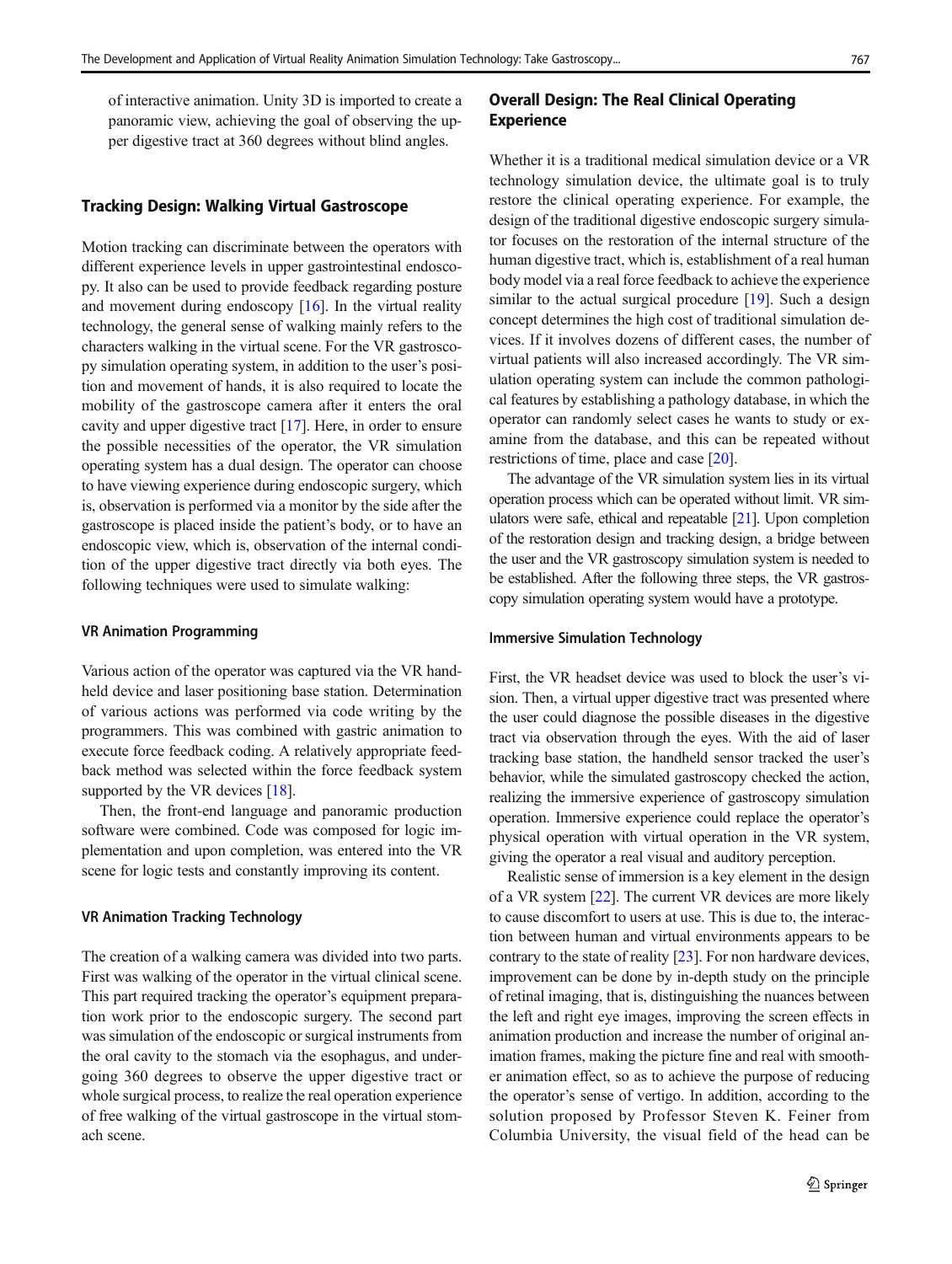reduced by adjusting the field angle, so that the operator would have a better experience.

#### Creating Gastric Pathology Database

Accuraste case data was obtained from the 3A Grade Hospital. After calculation and verification, via 3D animation and computer programming techniques, a database model which correspond to a variety of gastric diseases (such as esophagitis, esophageal foreign body, esophageal varices, gastric ulcer, gastric perforation, gastric cancer, gastric polyps, gastroduodenal hemorrhage, etc.) was established.

# Interactive Gastroscopy Simulation Technology and External Device Innovation

Combined with the real gastroscopic operation process, a rich model database and surgical operation animation was established. The VR operating system was imported and via combination of the gyroscope sensor, accelerometer and laser positioning sensor, the user's body movements were captured. The 360 degree mobile headset device sensor tracked the head action while the infrared tracking sensor tracked the human position. This combined with the computer real-time reading of the gastroscopic operation data, rendering the gastroscopic simulated images, and realistically reproducing the surgical process via high resolution pixel screen and refresh rate of 90 frames per second [[24\]](#page-4-0). Development of 6 degrees of freedom gastroscope handle simulated real touch of the hand during gastroscopic surgery, achieving the immersive interaction between the objects in the user and virtual world.

VR allows realistic interaction with a computer-generated environment and include additional sensory information such as haptics for provision of a sense of force feedback to simulate touch [[25](#page-4-0)]. The existing haptic simulation feedback technology can only provide the sensation of "yes" and "no", and unable to manipulate on strength and other properties [[26\]](#page-4-0). At the same time, this article will also explore the air vortex simulation haptic. The size of the airflow vortex can be adjusted to quantitatively describe the magnitude and type of the tactile sensation, which is closer to the real tactile sensation of the texture. According to the understanding of our group, by adding the sensation of pressure to the basis of tactile sensation, a dual simulation feedback system is yet to be developed. Therefore, adding of the mechanical skeleton to the tactile feedback system does not only enable the feeling of "hitting" the object", but also whether the object is "hard" or "soft", thus existed the sense of pressure of the opponent's tension, which can greatly enhance the immersive sense of virtual experience.

Restoration of gastroscopy examination or surgical process can be achieved via a series of well-designed VR gastroscopy simulation operating system, bringing the user a real operating experience. However, such technology is still yet to be enhanced and improved, mainly on the solution for the problem of the sense of vertigo and force feedback.

### Conclusion: Future Prospects

VR gastroscopy simulation operating system is indeed a very good first attempt. It provides a new research direction for the combination of VR technology and clinical medicine. As far as the related research results in mainland China are concerned, the application of VR technology in medical education and experiment does have a great space of development and important research value. However, the existing research is carried out on VR hardware and software separately, and almost all software development uses the mainstream VR devices in the market as the operating platform. However, the current virtual reality devices is still unable to restore the sensory experience of the entire surgical process well enough. Subsequent development of the VR gastroscopy simulation system might consider development of combined devices, allowing users to gain real sensory experience during operation, gradually achieving the target of perfect real scene restoration in visual, tactile, force feedback and other aspects. In addition, the application of VR technology and medicine combined is not only limited to the development of gastroscopy simulation operating system. There is also a great demand in other medical specialties. Taking gastroscopy simulation operating system as the starting point, large scale development on the application of VR technology in other fields of medicine can be foreseen. Combination of virtual reality technology and clinical practice will bring great convenience for medical education and experiments.

Author's Contribution Guarantor of integrity of the entire study: Feng Jiang. Study concepts: Qianru Wang, Feng Jiang. study design: Qianru Wang, Feng Jiang. Definition of intellectual content: Qianru Wang, Feng Jiang. Literature research: Chunjiao Li. Clinical studies: Chuan Wang, Liwei Shi, Feng Jiang. Experimental studies: Chuan Wang, Liwei Shi. Data acquisition: Chunjiao Li, Zhongli Xie, Zhiguo Bu. data analysis: Chunjiao Li, Chuan Wang. Manuscript preparation: Chunjiao Li, Zhongli Xie. Manuscript editing: Chunjiao Li, Zhongli Xie. Manuscript review: Feng Jiang.

Funding This study is supported by Scientific and Technological Research Program of Chongqing Municipal Education Commission "Research on the innovation of clinical medicine application system based on VR animation technology: Taking gastrocopy simulating operating system as an example^ Phased research results, Project number: KJ1708190.

#### Compliance with Ethical Standards

Conflict of Interest None.